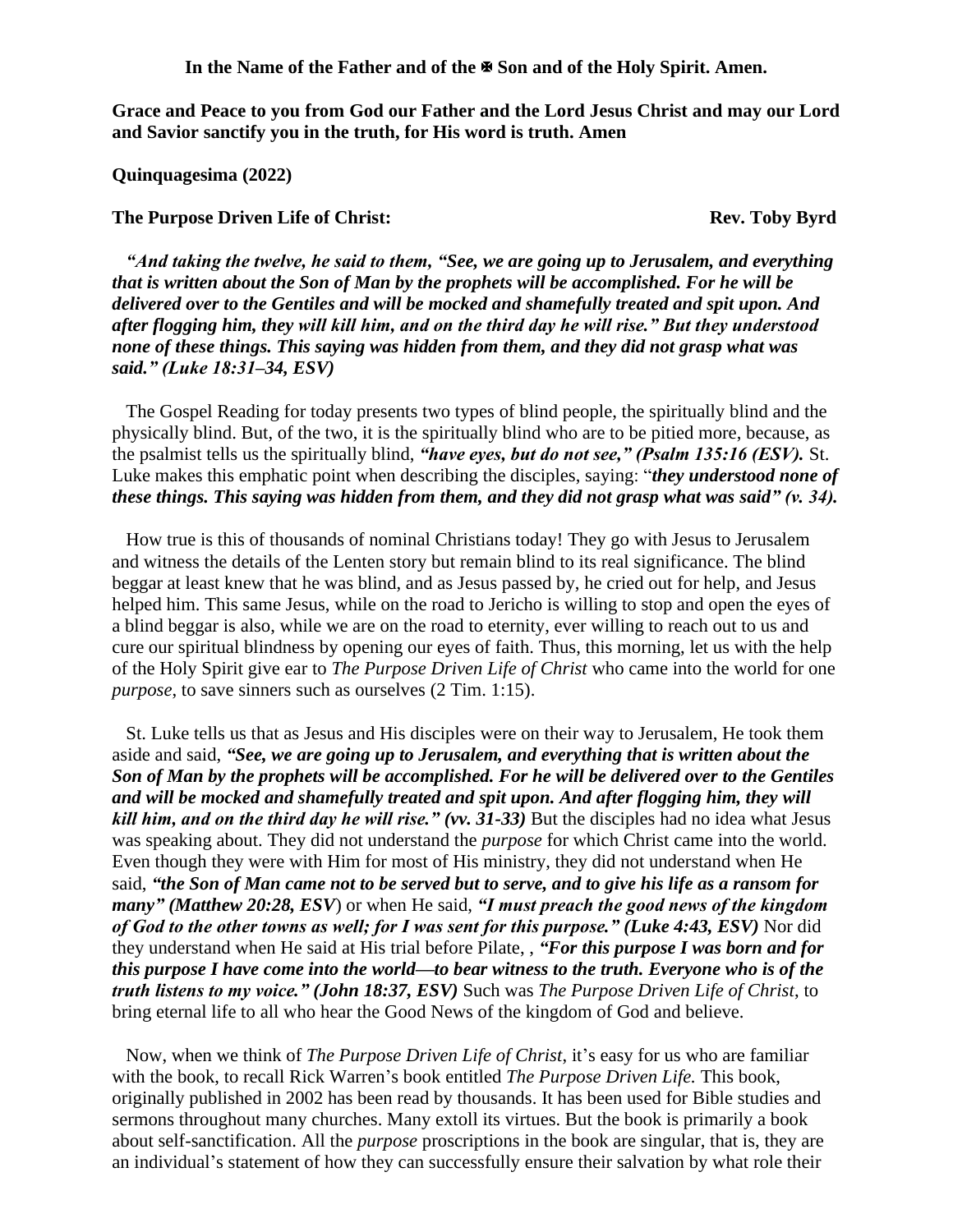life should take, by defining what is the center of their life, what type of character or person they should be, what contributions to life should they make, how they will communicate their character to others (their mission statement), and who will be in their circle of friends. Rick Warren couches these proscriptions of self-sanctification by quoting varies and loose translation of Scripture. Now, to be fair, these Scriptural guides are meant to be used by the reader as guides for making their *purpose* statements, but there is one great problem, the one who is at the center of these *purposes* is the reader, not Christ.

It is all about the individual, what they believe is right for them in defining the *purpose* of their life. Not once are they reminded that of all the times the word *purpose* is used in Holy Scripture, it primarily points to the *purpose* of God for us, not our *purpose* for living the sanctified life. Furthermore, the book completely omits the work of the Holy Spirit, who is the Sanctifier of all, including those who would be self-sanctifiers. The book replaces the Spirit of God with the spirit of man, while forgetting the *purpose* for which our Lord Jesus came into this world: to save sinners just like us.

So, I would urge all of you, when you think of your *purpose* in this life, to first ask God to give you spiritual sight that you may see and know His *purpose* for you is fulfilled in the life, death, and resurrection of His holy Son, Jesus Christ who came to give His life upon the Altar of the Cross for the forgiveness of your sins. Through His life, death, and resurrection He defeated Satan's hold on you and opened God's heart to forgive you and justify you before Him. This was and is *The Purpose Driven Life of Christ.*

We see that St. Luke begins our Gospel Reading for today by telling us that Jesus addressed His disciples, saying, *"See, we are going up to Jerusalem, and everything that is written about the Son of Man by the prophets will be accomplished" (v. 31).* The disciples, as true Israelites, were familiar with the prophecies concerning the Messiah. To remind them of what was prophesied, Jesus lays out six events that the Messiah must endure: He will be delivered to the Gentiles; He will be mocked; He will be shamed; He will be spit upon; He will be flogged; and He will be killed (vv. 32-33). Now one must wonder why the disciples couldn't comprehend these plain facts. There's only one plausible answer, it didn't agree with their reason. Somehow or other a suffering and dying Savior didn't fit into the picture they had painted of Jesus. They had seen rays of His hidden glory and had been assured of *"greater things than these" (John 1:50).* Therefore, they envisioned Jesus as a king in royal apparel, sitting on the throne of David, surrounded by princely courtiers, with a mighty army at His disposal. And somewhere in that picture they see themselves in positions of honor and distinction. Surely Jesus cannot mean what He is saying regarding the shame, mockery, scouring, suffering, and death He must suffer these things are out of the question. Surely, His words must mean something else. The disciples could not understand because they followed their reason instead of the clear words of our Lord. They remained blind to the gracious mystery which Jesus had revealed to them. Oh, how the disciples needed to pray: "Lord, open the eyes of our understanding, that we may see."

Admittedly, like the disciples, we, too, have a different picture in our minds of our Savior's kingdom as well as the way He ought to establish His kingdom. Why should Jesus suffer to enter His glory? Instead of believing the clear Word of God, our hearts prompt us to ask: "Could it be possible that God could be so cruel as to force His own Son into suffering and death? Is it not a farce that an innocent man should suffer in the place of a guilty one? Is God really the God of Love if His wrath can only be stilled by the sacrifice of His Son? Or can God claim to be the almighty power if He is not able to remove sin unless it is atoned for by the death of His Son?" To make matters worse progressives, both religious and secular, sneer at what they are pleased to call "the blood religion of the Bible." Pompously they declare that the suffering of Jesus was not only unnecessary but that the doctrine of His vicarious atonement is unworthy of God.